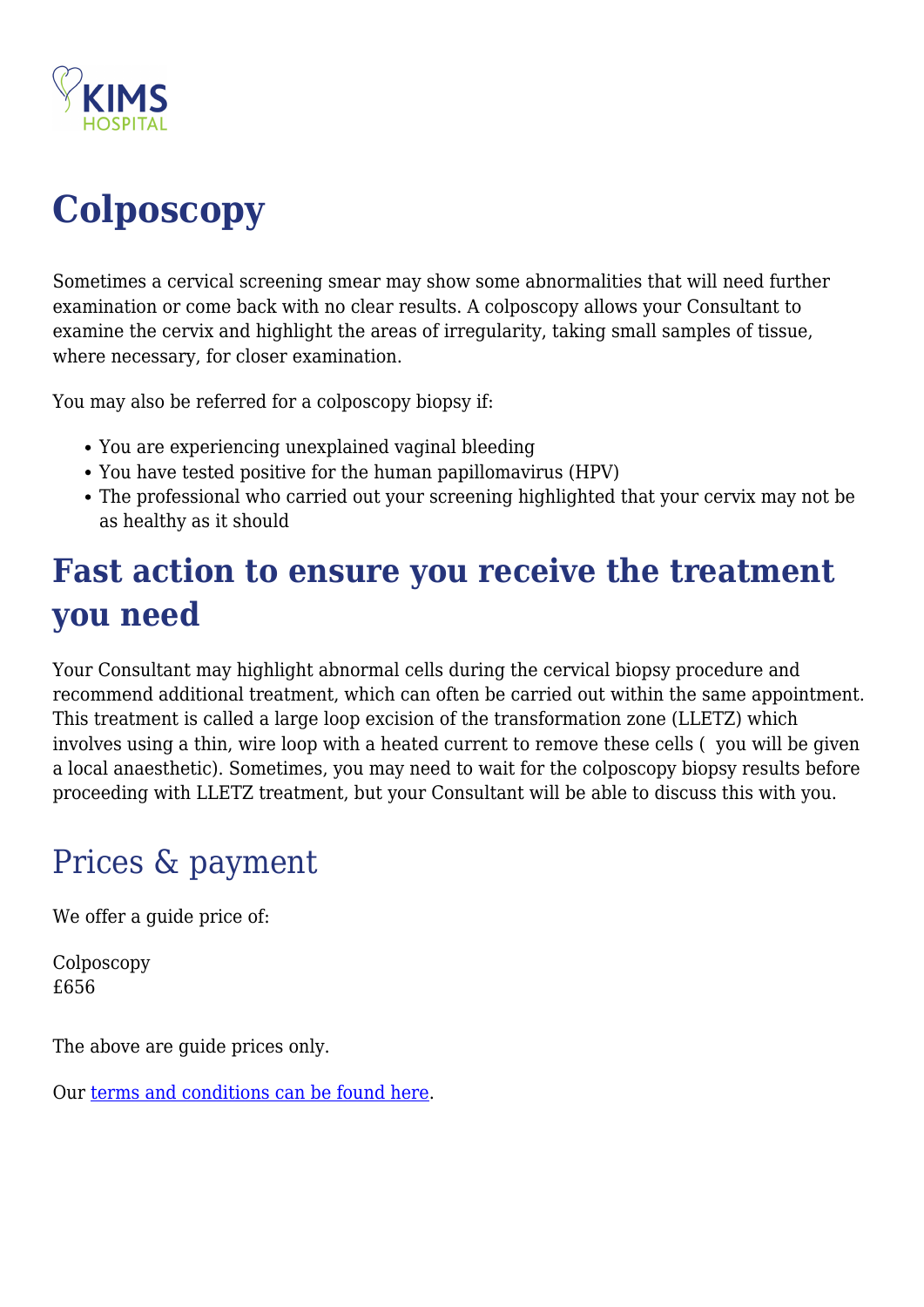

## **Consultants**



Mr Steve Attard-Montalto

#### [View profile](https://kims.org.uk/consultant/mr-steve-attard-montalto/)



Professor Omer Devaja

#### [View profile](https://kims.org.uk/consultant/professor-omer-devaja/)



Mr Hany Habeeb

#### [View profile](https://kims.org.uk/consultant/mr-hany-habeeb/)



Mr Andreas Papadopoulos

#### [View profile](https://kims.org.uk/consultant/mr-andreas-papadopoulos/)



Miss Milica Perovic

#### [View profile](https://kims.org.uk/consultant/miss-milica-perovic/)

## FAQs

## What does a colposcopy involve?

A colposcopy is similar to a cervical screening smear in that your Consultant will use a device called a speculum to gently open your vagina for further examination. They will then use a special microscope with a light attached, called a colposcope, to look at your cervix. Sometimes the colposcope may use a camera so you may see your cervix on a screen.

Your Consultant will apply a special solution to the cervix, allowing them to highlight the abnormal cells and take a small sample of tissue (biopsy) for further examination. Your Consultant will indicate whether you may require a LLETZ procedure to remove any cells.